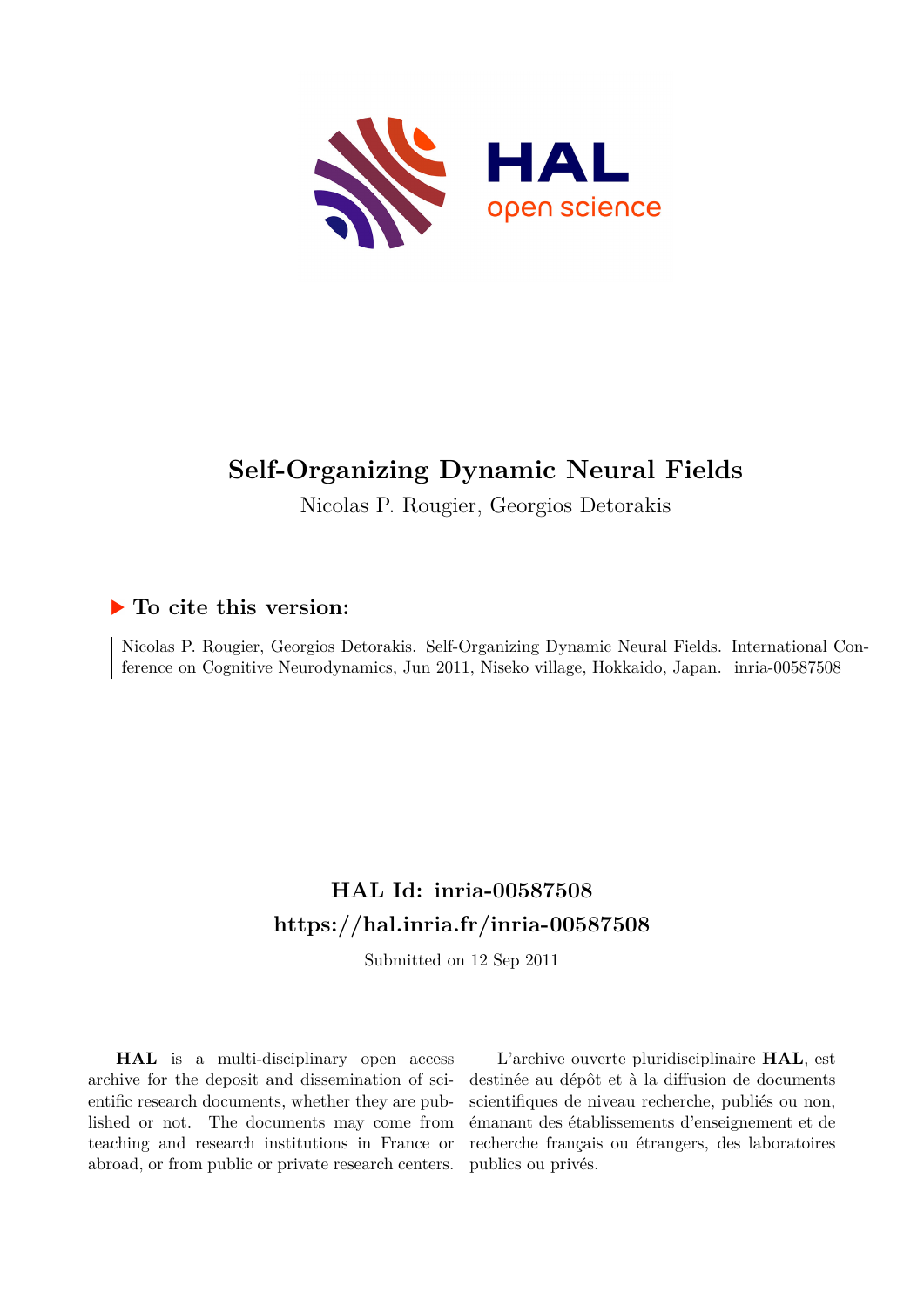# Self-Organizing Dynamic Neural Fields

Nicolas P. Rougier and Georgios Is. Detorakis INRIA Nancy-Grand Est 615 rue du Jardin Botanique, 54600 Villers-lès-Nancy, France e-mail: {Nicolas.Rougier,Georgios.Detorakis}@inria.fr

#### Summary

In this paper, we propose a model of cortical self-organization based on the dynamic field theory. Learning is made through the modification of feed-forward connections using a time invariant learning rule that allows for dynamic (or life-long) learning. This preliminary model suggests that cortical plasticity may be conveyed through feed-forward connections only while cortico-cortical connections role would be to ensure dynamic competition among cortical columns.

## Introduction

We introduced in [1] the dynamic self-organized map architecture that is a variation of the selforganizing map algorithm [2] where the original time-dependent (learning rate and neighborhood) learning function has been replaced by a timeinvariant learning rule. This modification allows the network to support life-long learning and may explain to some extent cortical plasticity. However, current implementation is not biologically plausible since it requires a central supervisor (to designate the winning unit) and the neighborhood influence is computed using a function.

This article introduces preliminary results concerning a biologically plausible implementation using numerical, distributed and local computations, based on the original dynamic neural field definition [3].

The concept of self-organization using lateral connections is well-known and well-investigated, especially by [4, 5]. In those works authors provide an algorithm for self-organization learning lateral weights using a Hebbian-like learning rule. On the other hand, we put forward a new approach of self-organization using a combination of a dynamic neural field and a Hebbian-like learning rule. Thus, self-organization can be achieved, learning only the feed-forward weights. Because of that property our model is quite simple, straightforward to implementation and it does not require any outlandish handling.

## Model

The neural field theory has been introduced by [6, 7] and latter formalized by [3, 8]. This theory introduces a model at the level of a population of neurons in the form of an integro-differential equation describing the spatio-temporal evolution of coarse-grained variables such as synaptic or firing rate value [9]. We will use notations introduced by Amari and consider the membrane potential to be governed by the following equation:

$$
\tau \frac{\partial V(\mathbf{x},t)}{\partial t} = -V(\mathbf{x},t) + h + I(\mathbf{x},t) + \int_M W(|\mathbf{x}-\mathbf{y}|) f(V(\mathbf{y},t)) d\mathbf{y} \tag{1}
$$

where  $V(\mathbf{x}, t)$  designates the membrane potential at position **x** and time t,  $W(|\mathbf{x}-\mathbf{y}|)$  is the lateral connection weight function between position x and y (we assume here that the system is spatially homogeneous and isotropic),  $f$  is the mean firing rate function,  $I(\mathbf{x}, t)$  is the input at position **x** and h is the resting potential.

#### Fitting input

Depending on the firing rate function  $f$ , the lateral connectivity function  $W$  and the input  $I$ , such fields are known to exhibit a range of dynamic behaviors going from spatially and/or temporally periodic patterns to localized regions of activity. This latter case has been extensively used in a number of work to model visual attention [10], motor control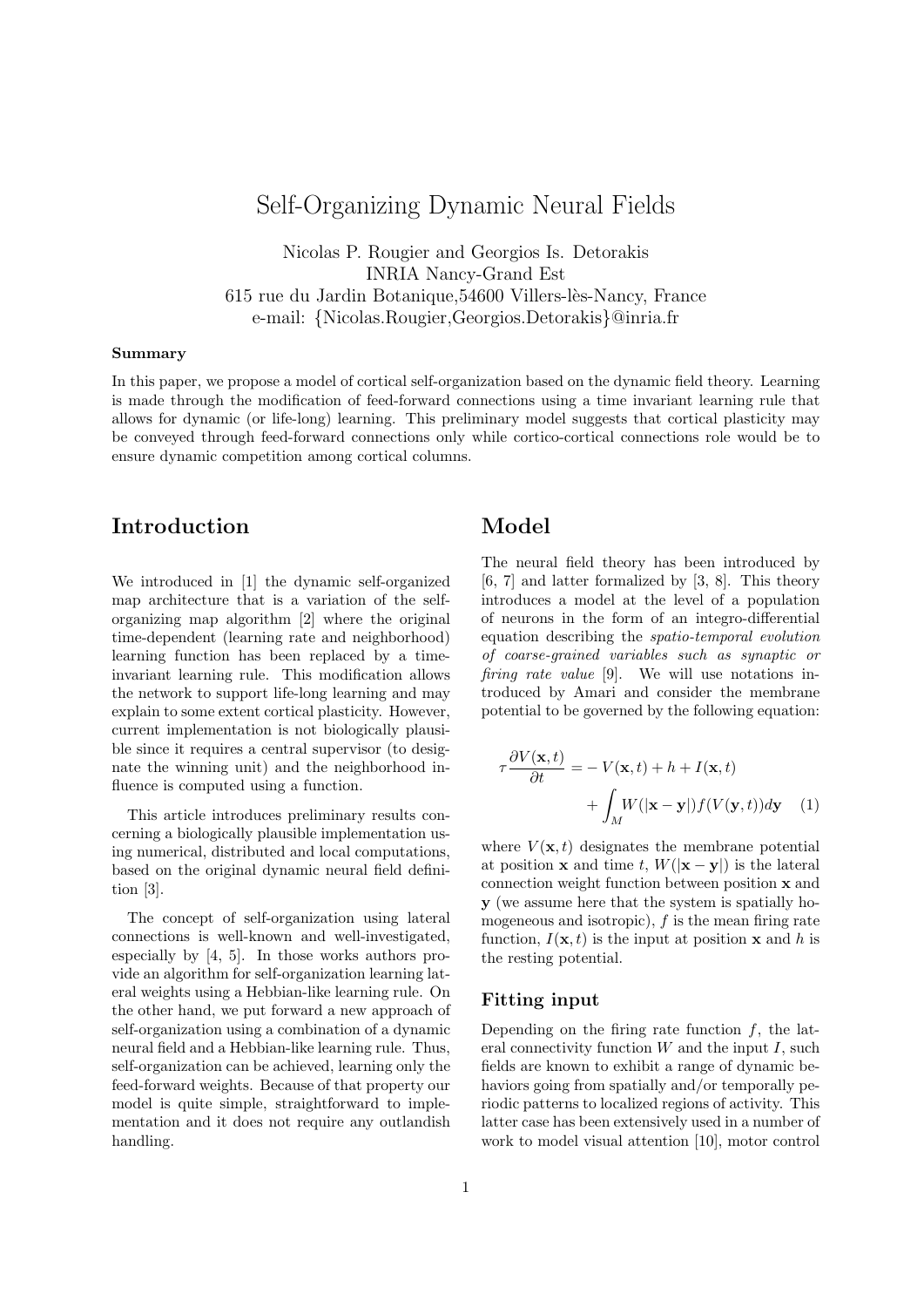[11], working memory [12], etc. In the following, we will consider the lateral connectivity function to be a Difference of Gaussians (DoG) of the form:

$$
W(\mathbf{x}) = Ae^{-\mathbf{x}^2/2\sigma_A^2} - Be^{-\mathbf{x}^2/2\sigma_B^2}
$$

and the firing rate function to be a simple positive linear function:

$$
f(\mathbf{x}) = \begin{cases} \mathbf{x} & \text{if } \mathbf{x} > 0 \\ 0 & \text{if } \mathbf{x} \le 0 \end{cases}
$$

The numerical simulation of such fields requires the spatial discretization of the domain  $M$  into  $n$  spatial elements while the temporal integration can be made using classical integration schemes. Considering  $M = [0..1]$  and  $h = 0$ , we can thus rewrite equation 1 as:

$$
\tau \frac{\Delta V(\mathbf{x_i},t)}{\Delta t} = -V(\mathbf{x_i},t) + I(\mathbf{x_i},t) + \sum_{j=0}^{n} W(|\mathbf{x_i} - \mathbf{x_j}|) f(V(\mathbf{x_j},t))
$$

with  $\mathbf{x}_i = i/(n-1)$ . In the following, we will use the forward Euler integration scheme. Under these assumptions, we have been studying a set of parameters for the lateral weight connection that exhibit the following property: for any uniform and positive input I, the neural field converges towards a single localized packet of activity whose maximum is approximately equal to I. We do not have yet the formal proof of such behavior but we found the property to be very consistent over a wide set of numerical simulations using different parameters  $(n, I, \Delta t)$ . We report on figure (1) such a simulation where the field is able to fit a constant input of level 0.45 after convergence. Instead of a stereotyped packet of activity with a constant maximum, the field activation represents a measure of the input. We will now explain how to use such property to ensure self-organization.

### Self-Organization

Let us now consider the slightly modified equation:

$$
\tau \frac{\partial V(\mathbf{x},t)}{\partial t} = -V(\mathbf{x},t) + 1 - \int_M |I(t) - W_F(\mathbf{x})| d\mathbf{x}
$$

$$
+ \int_M W_L(|\mathbf{x} - \mathbf{y}|) f(V(\mathbf{y},t)) d\mathbf{y} \qquad (2)
$$



Figure 1: One dimensional neural field using  $n =$ 100,  $\tau = 10$ ,  $A = 1.5$ ,  $\sigma_A = 0.1$ ,  $B = 0.75$ ,  $\sigma_B =$ 1.0. For any uniform and positive input level I, the neural field maximum activity is approximately equal to I after convergence.

where  $I$  is now considered to be uniform over  $M$ while a set of feed-forward weights  $W_F$  has been added such that the actual input for any position  $x$  is  $1 - |I(t) - W_F(x)|$ .

Considering the set of parameters given in the previous subsection and considering a given input I, if we have  $W_F(\mathbf{x}) = I$ , the actual input of the field would be 1. In such a case, we explained that the field maximum activity would match this value (1). However, it is not possible to have such equality for any value of  $I$  because it would means to change all feed-forward weights at once. Nonetheless, we can restrict this equality to the support of the localized packet of activity at the equilibrium point. Said differently, it is sufficient to have  $W_F(\mathbf{x}) = I$  for **x** such that  $V(\mathbf{x}, \mathbf{t})$  is not null at the equilibrium point. The goal of the learning rule is thus to reach such a state.

We considered the learning rule introduced in [1] that reflect two main ideas:

- If a neuron is *close enough* to the data, there is no need for others to learn anything: the winner can represent the data.
- If there is no neuron close enough to the data, any neuron learns the data according to its own distance to the data.

To achieve such behavior, we propose to consider the following learning rule:

$$
\frac{\partial W_F(\mathbf{x},t)}{\partial t} = \eta L_e(\mathbf{x},t) \big( I(t) - W_F(\mathbf{x},t) \big) \tag{3}
$$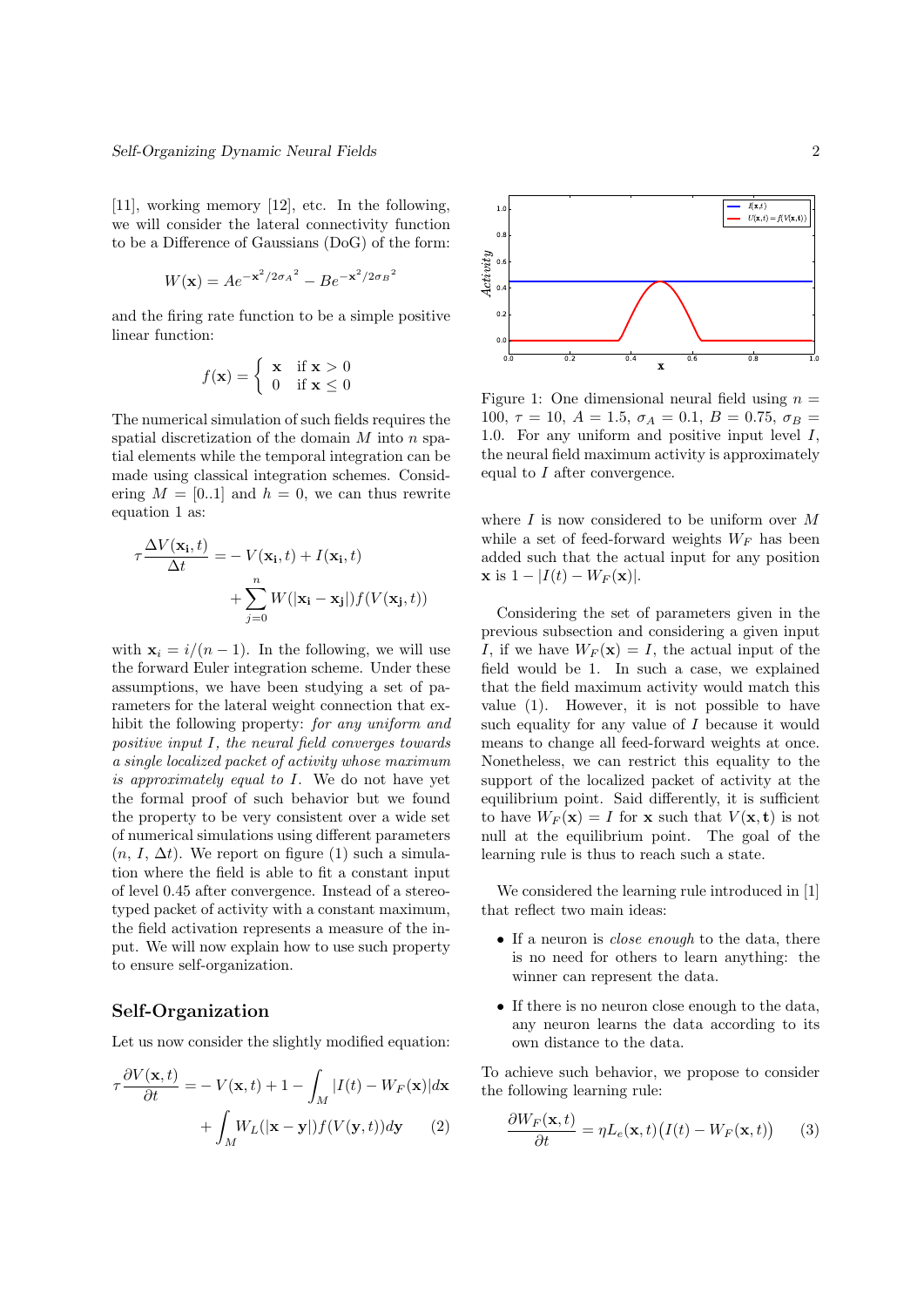where  $L_e(\mathbf{x}, t) = \int_M W_{L_e}(|\mathbf{x} - \mathbf{y}|) f(V(\mathbf{y}, t)) d\mathbf{y}$  denotes the excitatory part of the lateral interaction such that  $W_L = W_{L_e} - W_{L_i}$  and  $\eta$  is a constant learning rate. The modification of any feedforward weights is thus directly correlated with the closeness of weights to the input and this is modulated by the amount of lateral excitation. Since we know the final state of the model is a localized Gaussian-shaped packet of activity, learning occurs maximally in this vicinity.

## Results

#### Experimental Setup

A set  $S_k$  of samples is generated by drawing  $k$ evenly spaced values in the interval [0..1] with special case  $S_{\infty}$  whose values are drawn uniformly from the interval [0..1]. A sample is randomly chosen from  $S_k$  and presented to the network which has been previously reset. The network is then simulated and learning occurs until  $\varepsilon$ -convergence has been reached, i.e.  $\forall$ **x**,  $|V(\mathbf{x}, t + dt) - V(\mathbf{x}, t)| \leq \varepsilon$ . Another sample is then drawn and the procedure is repeated for a given number of epochs.

#### Learning discrete values

We trained a network of 100 neurons for 2500 epochs and using as parameters,  $\tau = 10$ ,  $A = 1.5$ ,  $\sigma_A = 0.1, B = 0.75, \sigma_B = 1.0$ , self-organization was obtained. In figure (2), is illustrated the results of the simulation. The feed-forward weights were randomly initialized (the red line) and after 2500 epochs the feed-forward weights were organized (the blue line), as the network learned the three input values  $(0,1/2,1)$ . Hence, that step-like shape of feed-forward weights were caused because the first 20 neurons learned the value 0, the 20 middle neurons learned the value  $\frac{1}{2}$ , and the last 20 neurons learned the value 1. Moreover, the rest of the neurons learned different values from the input and may be that provide a smooth drift from one batch of neurons to another one.

#### Learning continuous values

We used the same network architecture as in introduced in previous paragraph but it has been trained on the  $S_{\infty}$  set. After 2500 epochs the network has learned the feed-forward weights. In ad-



Figure 2: A neural field has been trained for 2500 epochs on  $S_3$  (0,  $1/2$  and 1). Blue and red curves respectively show initial and final set of weights.

dition, the so-called step-like shape of feed-forward weights was substituted by an almost linear shape. That's because of the continuous nature of the input. It is to be noted that almost all values are represented but the bounds due to the non-toric nature of the network. This side effect is well-known in the case of Kohonen's map. Results are depicted in figure 3 while figure 4 shows the evolution of the receptive fields of unit #50 that slowly drifts from a weak and random response to a sharp localized one.



Figure 3: A neural field has been trained for 2500 epochs on  $S_{\infty}$ . Blue and red curves respectively show initial and final set of weights.

## Discussion

We introduced a one dimensional dynamic neural field that can continuously and dynamically self-organize itself around a set of one-dimensional discrete or uniform values by modifying its feedforward connections and using the lateral weighted sum of excitation as a modulation signal for learn-